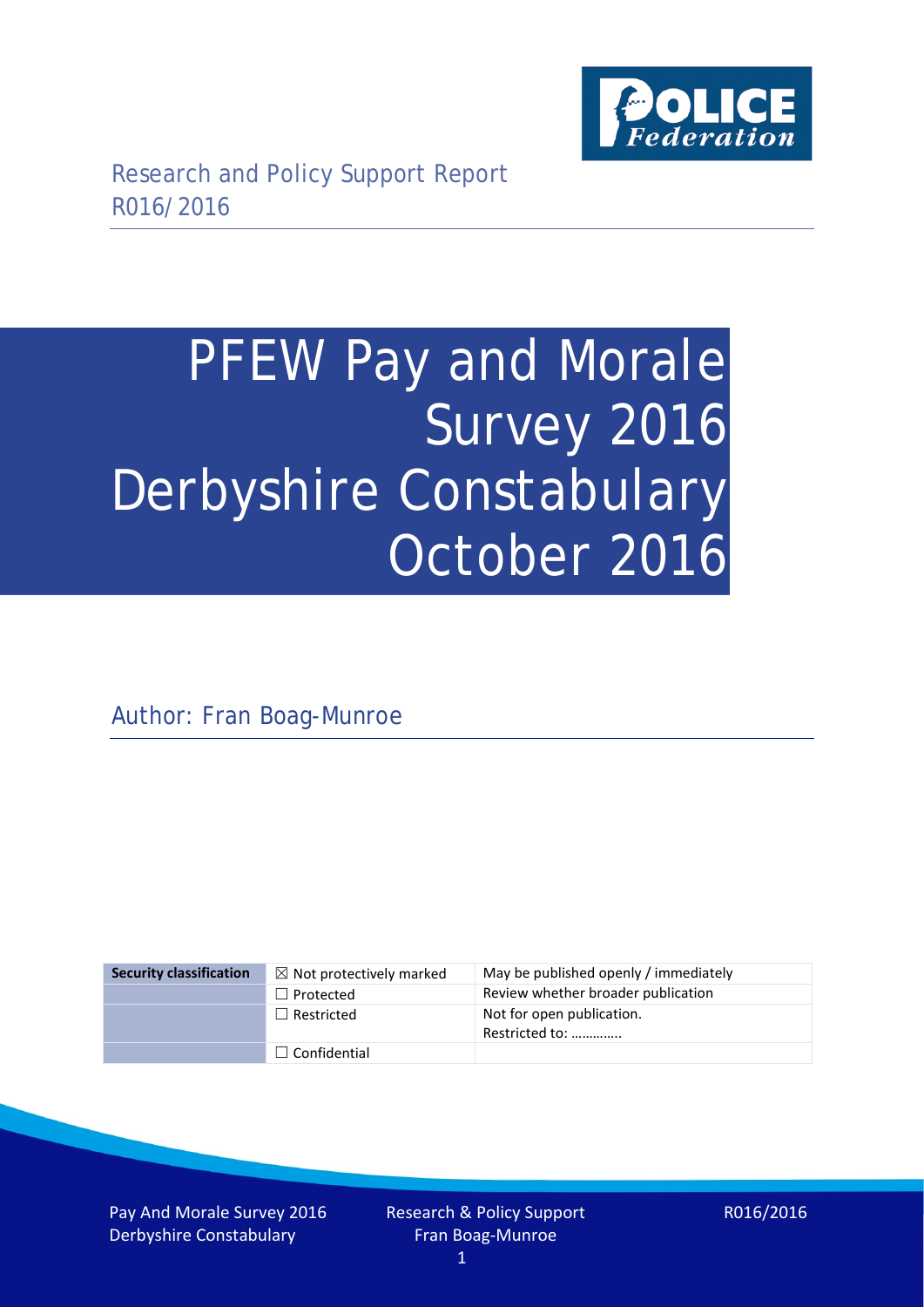## **INTRODUCTION**

This note provides a summary of responses to the PFEW Pay and Morale Survey received from respondents from Derbyshire Constabulary in 2016.

Where appropriate, details of average responses for the police service as a whole are also presented, as well as a ranking of Derbyshire Constabulary compared to other forces. Where rankings are provided, a ranking of 1 represents the force with the highest percentage of respondents expressing a particular attitude or intention, and a ranking of 42 represents the force with the lowest percentage of respondents expressing a particular attitude or intention<sup>[1](#page-1-0)</sup>. One force was excluded from this ranking because the sample size was considered too low to be representative of the force as a whole (<200 responses). Please be aware that the actual differences between individual rank positions may be quite small and, if used, should be interpreted cautiously.

Graphical summaries are also presented which compare the proportion of respondents expressing a particular attitude or intention in each force to the average for the service as a whole. These graphical summaries indicate either 1) that a force has the same proportion of respondents expressing a particular attitude as the national average or lower; 2) that the force has a higher proportion of respondents expressing a particular attitude than the national average; or 3) that the proportion of respondents expressing a particular attitude in a force is 10% or more higher than the national average.

# **RESPONSE RATE AND RESPONDENTS**

1118 responses were received from Derbyshire Constabulary, representing a response rate of around 64% (based on March 2016 Home Office figures of officer headcount). The national response rate for the 2016 survey was 35%. Last year's response rate for Derbyshire Constabulary was 12%. Please bear this in mind when making comparisons with last year's findings.

Overall 2% of respondents to the survey declined to state which force they belonged to. The responses from these officers have been included within the national data but are excluded from force-level analysis.

75.9% of responses from Derbyshire Constabulary were received from male officers and 24.1% of responses were from female officers. 79.5% of respondents were Constables, 15.8% were Sergeants and 4.7% were Inspectors or Chief Inspectors.

<span id="page-1-0"></span> $1$  Rankings have been determined at two decimal places.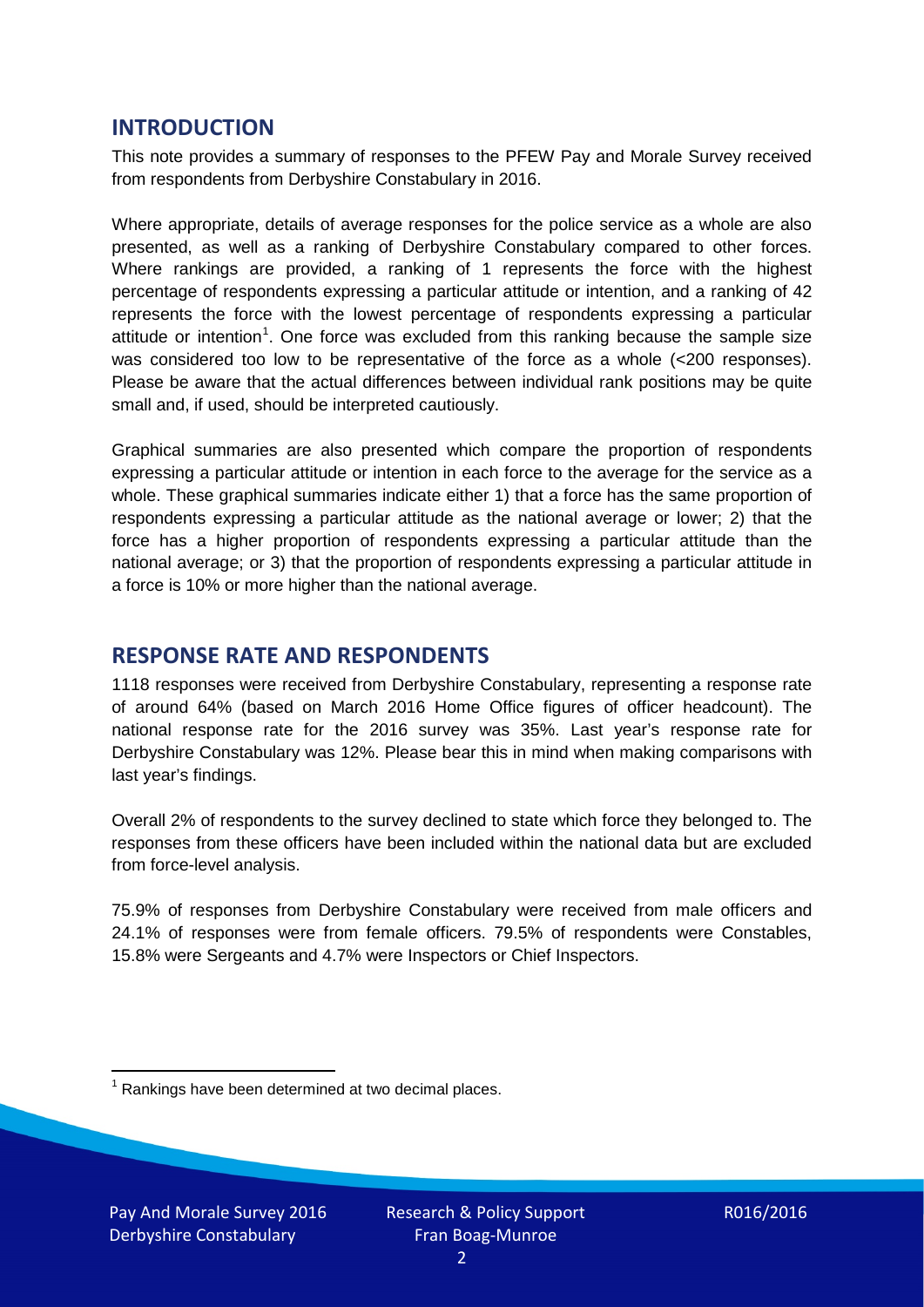## **MORALE**

49.9% of respondents from Derbyshire Constabulary told us that their morale is currently low.

Nationally, the proportion of respondents reporting low personal morale ranges from 72.0% at the top ranking force to 41.9% at the bottom ranking force. In terms of the proportion of respondents with low morale, Derbyshire Constabulary ranks 34 out of 42, meaning that, compared to Derbyshire Constabulary, there are 8 forces with a smaller proportion of respondents reporting low morale.

79.0% of respondents from Derbyshire Constabulary felt that morale within the force is currently low.

Across England and Wales as a whole, the proportion of respondents reporting low force morale ranges from 98.8% at the top ranking force to 74.1% at the bottom ranking force. In terms of the proportion of respondents reporting low force morale, Derbyshire Constabulary ranks 37 out of 42 forces, meaning that there are 5 forces with a smaller proportion of respondents who feel that morale within their force is low.

Comparison of 2016 and 2015 figures for morale in Derbyshire Constabulary are provided in the table below.

|                     | 2016  | 2015  |
|---------------------|-------|-------|
| Low personal morale | 49.9% | 59.6% |
| Low force morale    | 79.0% | 82.2% |

The proportion of respondents in the police service as a whole who said that their morale is low was 55.9%; this compares to 70.1% of respondents to the PFEW Pay and Morale survey in 2016; the proportion of respondents reporting low morale in 2016 was significant smaller than in [2](#page-2-0)015<sup>2</sup>.

The proportion of respondents in the service as a whole who said that morale in their force was low was 89.5%; in 2015, this proportion was 94.6%. Again the difference between 2016 and 2015 was statistically significant<sup>[3](#page-2-1)</sup>.

<span id="page-2-0"></span> $2$ <sup>2</sup> Z= 40.1, p < 0.001

<span id="page-2-1"></span> $3$  Z=25.2, p < 0.001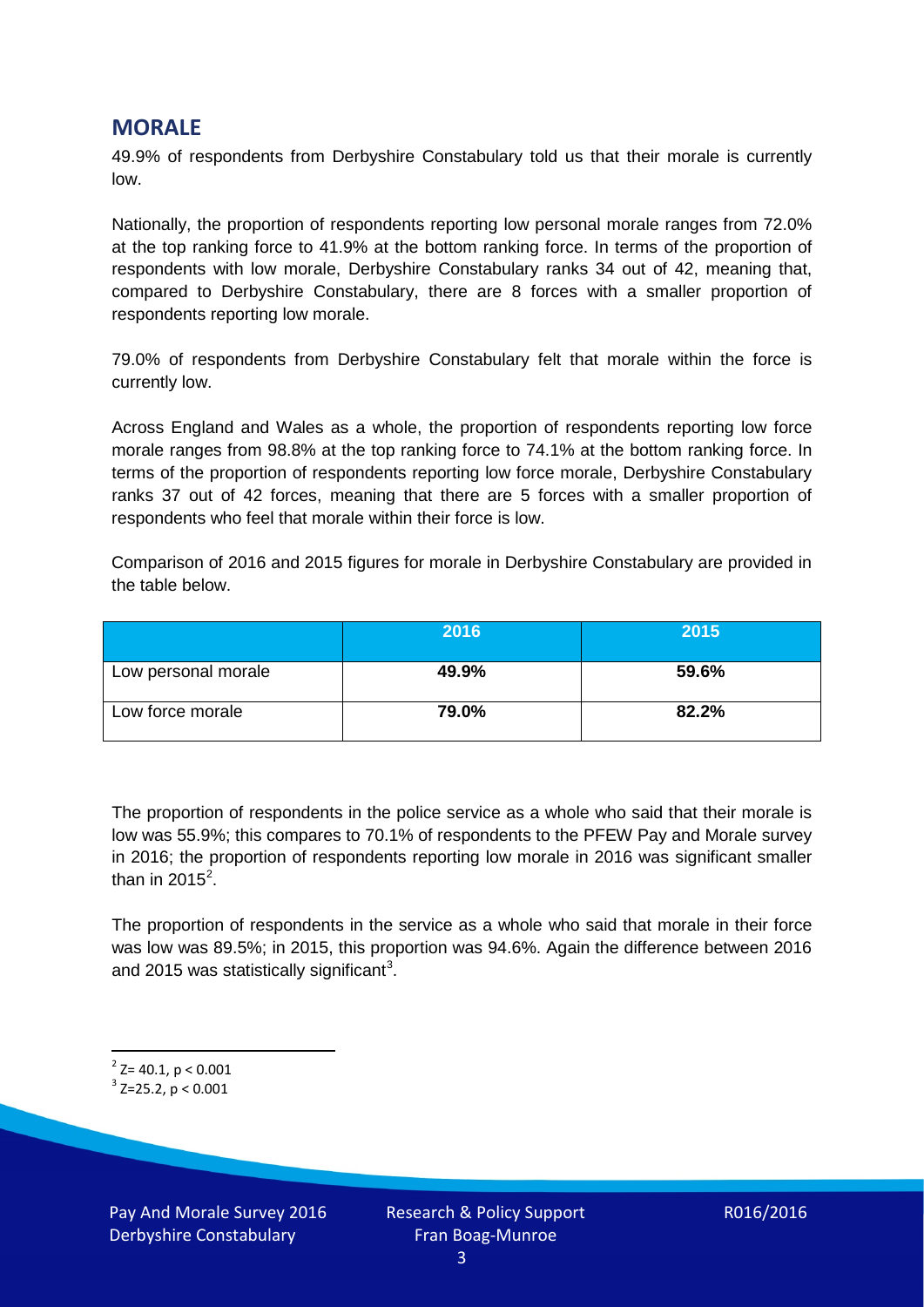*Proportion of respondents reporting low personal morale compared to national average in 2016*



#### *REASONS FOR LOW MORALE*

The survey asked respondents about the factors that had a positive or negative effect on their morale, the table below shows the proportion of respondents in Derbyshire Constabulary who said a particular factor has had a negative effect upon their morale compared to the national average.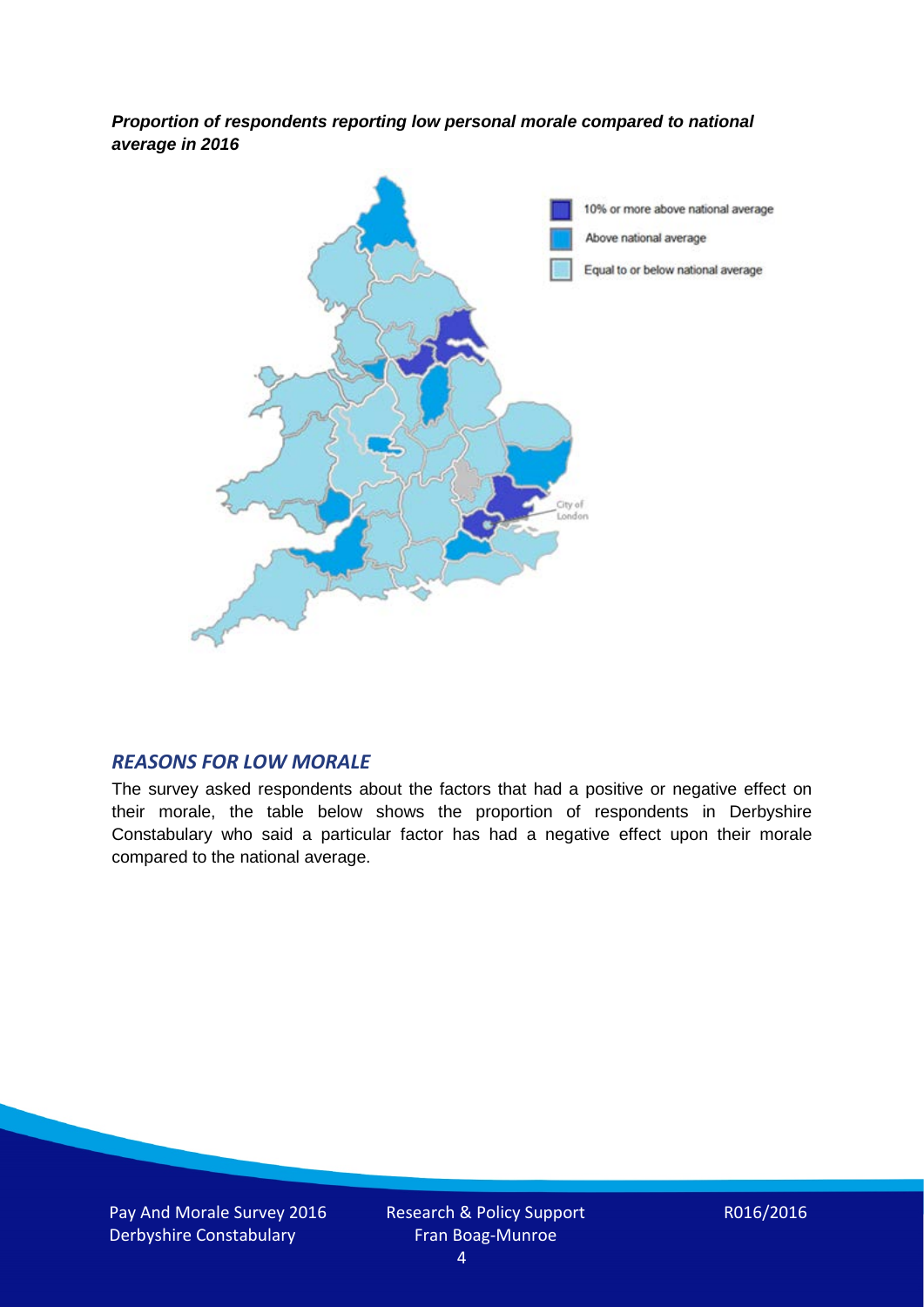| <b>Factor</b>                                  | <b>Negative effect on morale</b><br>(Derbyshire Constabulary) | <b>Negative effect on morale</b><br><b>(England and Wales)</b> |
|------------------------------------------------|---------------------------------------------------------------|----------------------------------------------------------------|
| Pay and benefits (including<br>pension)        | 63.5%                                                         | 70.9%                                                          |
| Day-to-day job role                            | 33.6%                                                         | 39.9%                                                          |
| Workload and responsibilities                  | 45.9%                                                         | 52.4%                                                          |
| Work-life balance                              | 42.6%                                                         | 58.2%                                                          |
| Opportunities for<br>development and promotion | 47.8%                                                         | 49.9%                                                          |
| Health and wellbeing                           | 44.5%                                                         | 54.3%                                                          |
| How the police as a whole<br>are treated       | 77.7%                                                         | 84.2%                                                          |
| Treatment by senior<br>managers                | 31.3%                                                         | 42.1%                                                          |

# **ATTITUDES TOWARDS THE POLICE**

61.8% of respondents from Derbyshire Constabulary said that they would not recommend joining the police to others.

Nationally, the proportion of respondents who said that they would not recommend joining the police to others ranges from 78.6% in the top ranking force to 55.4% in the bottom ranking force. Compared to the other forces in England and Wales, Derbyshire Constabulary ranks 35 out of 42; there are therefore 7 forces with a smaller proportion of respondents who say that they would not recommend joining the police to others.

58.2% of respondents from Derbyshire Constabulary said that they did not feel valued within the police.

The proportion of respondents who did not feel valued ranges from 79.2% in the top ranking force to 53.1% in the bottom ranking force. In terms of the proportion of respondents who did not feel valued within the police, Derbyshire Constabulary ranks 36 out of 42; there are 6 forces with a smaller proportion of respondents who did not feel valued.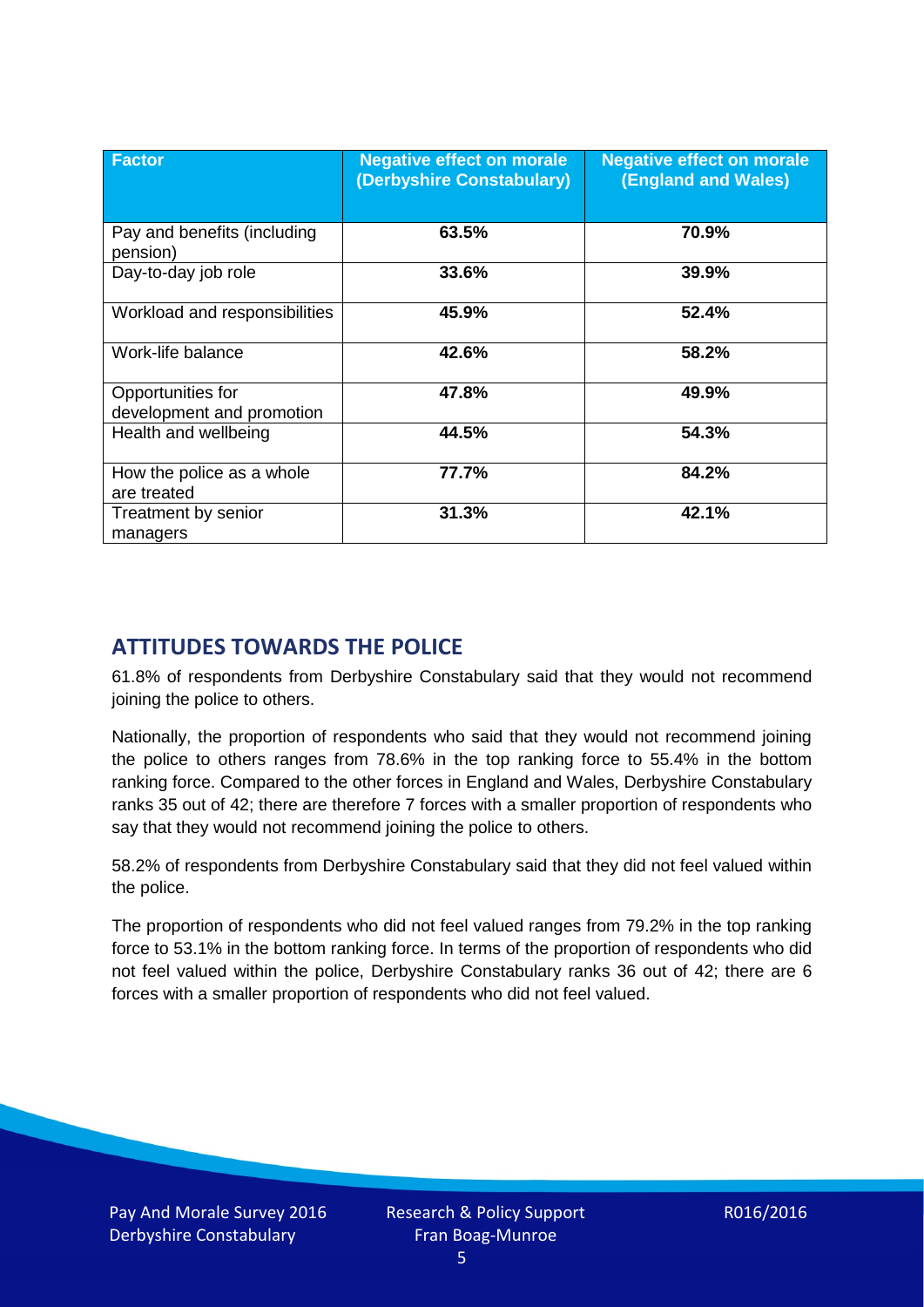|                                                           | 2016  | 2015  |
|-----------------------------------------------------------|-------|-------|
| would<br>not<br>recommend joining<br>the police to others | 61.8% | 67.8% |
| I do not feel valued<br>in the police                     | 58.2% | 64.4% |

For the service as a whole, the proportion of respondents in 2016 who said that they would not recommend joining the police to others was 69.9%. In 2015, 76.3% of respondents said that they would not recommend joining the police. The difference between 2016 and 2015 is statistically significant<sup>[4](#page-5-0)</sup>.

Across the police service as a whole, 67.3% of respondents said that they did not feel valued; compared to 74.7% of respondents in last year's survey. A significantly smaller proportion of respondents did not feel valued this year compared to 201[5](#page-5-1)<sup>5</sup>.

#### *Proportion of respondents who would not recommend the police to others compared to national average in 2016*



<span id="page-5-1"></span><span id="page-5-0"></span> $4$  Z = 19.6, p < 0.001  $5$  Z = 22.1, p < 0.001

Pay And Morale Survey 2016 Derbyshire Constabulary

Research & Policy Support Fran Boag-Munroe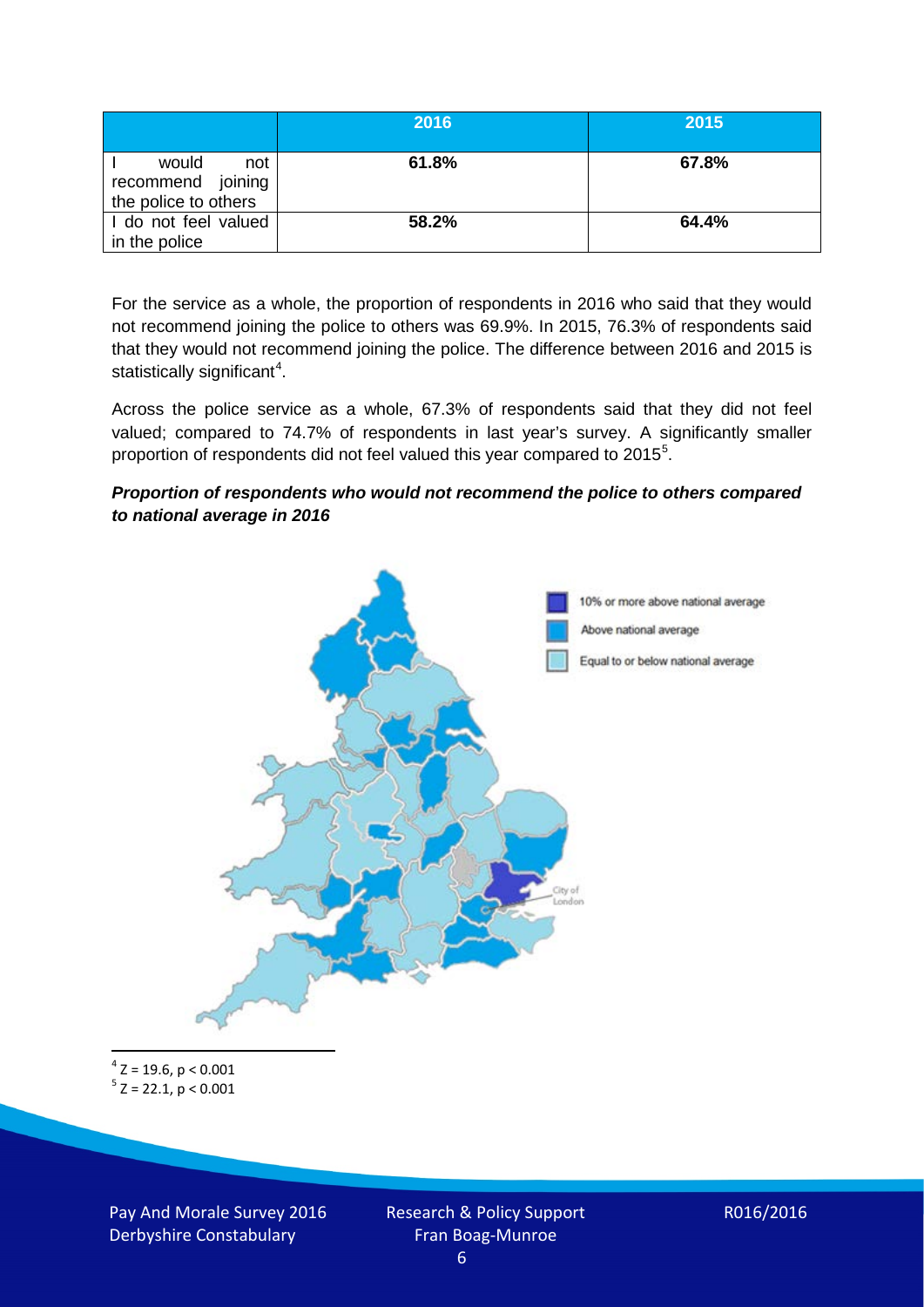# **INTENTION TO LEAVE**

7.5% of respondents from Derbyshire Constabulary told us that they intend to leave the police service within two years. A further 18.3% of respondents said that they currently do not know what their intentions are with regards to staying in or leaving the police.

The proportion of respondents who planned to leave the police ranged from 21.5% at the top ranking force to 4.5% at the bottom ranking force. In terms of the proportion of respondents intending to leave, Derbyshire Constabulary ranks 35 out of 42 forces, meaning that there are 7 forces with a smaller proportion of respondents intending to leave within two years.

Comparison of 2016 and 2015 figures for intention to leave in Derbyshire Constabulary are provided in the table below.

|                                                | 2016 | <b>2015</b> |
|------------------------------------------------|------|-------------|
| Intend to leave the police<br>within two years | 7.5% | 11.4%       |

For the service as a whole, 11.8% of respondents planned to leave the police service within two years; in 2015, 15.6% of respondents said that they intended to leave within two years. A significantly smaller proportion of respondents intended to leave the police service in 2015 compared to 201[6](#page-6-0)<sup>6</sup>.

<span id="page-6-0"></span> $6$  Z = 15.2, p < 0.001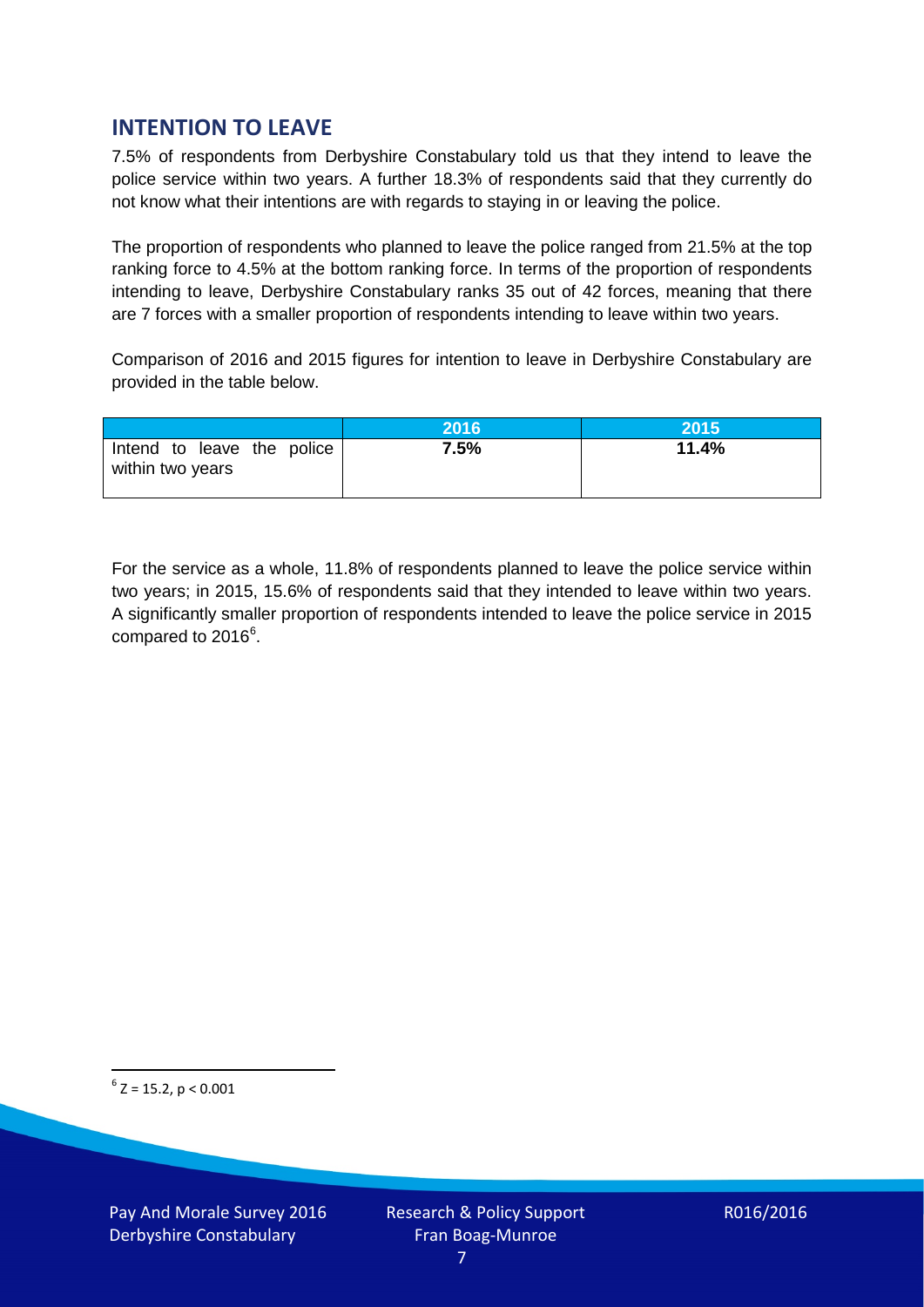*Proportion of respondents intending to leave the police within two years compared to national average in 2016*



#### *REASONS FOR INTENDING TO LEAVE THE POLICE SERVICE*

Respondents who had said they intended to leave were asked to indicate the reasons behind this intention. The table below shows the proportion of respondents in Derbyshire Constabulary who said that a particular factor has had a major effect on their intention to leave, compared to the national average.

Please be aware that respondents were able to choose more than one option therefore the figures provide below will not add up to 100%.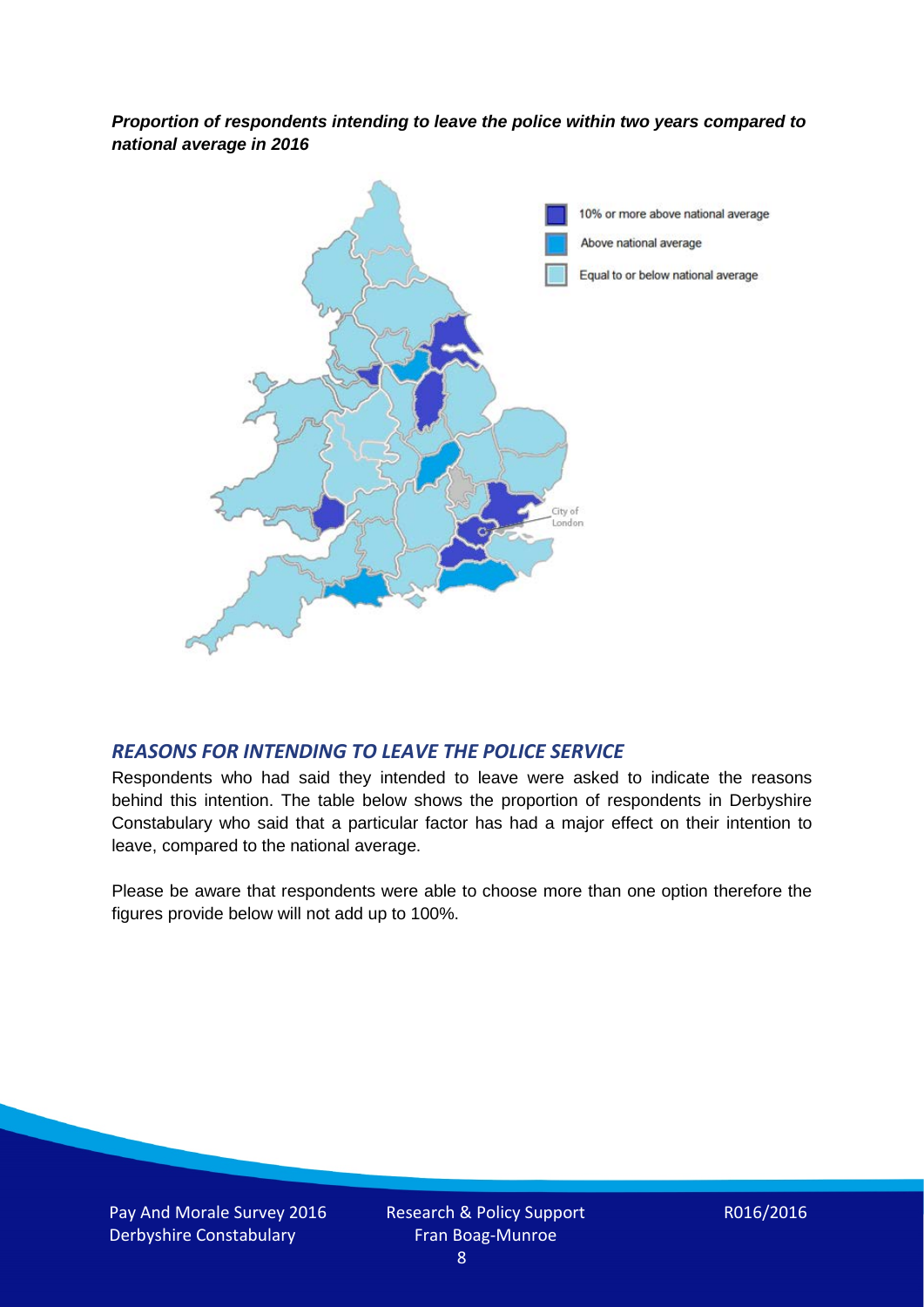| <b>Factor</b>                                          | <b>Major effect on intention to</b><br>leave (Derbyshire<br><b>Constabulary)</b> | <b>Major effect on intention to</b><br>leave (England and Wales) |
|--------------------------------------------------------|----------------------------------------------------------------------------------|------------------------------------------------------------------|
| The impact of your job on<br>your family/personal life | 34.7%                                                                            | 57.2%                                                            |
| Your morale                                            | 57.7%                                                                            | 81.7%                                                            |
| Your opportunities for<br>development and promotion    | 37.5%                                                                            | 49.1%                                                            |
| Your pay and benefits                                  | 47.2%                                                                            | 67.6%                                                            |
| Better job opportunities<br>outside of the Police      | 44.4%                                                                            | 59.2%                                                            |
| The impact of the job on your<br>health and wellbeing  | 55.6%                                                                            | 69.4%                                                            |
| Dissatisfaction with your day-<br>to-day job role      | 26.4%                                                                            | 43.6%                                                            |
| Your workload and<br>responsibilities                  | 26.4%                                                                            | 41.8%                                                            |
| How the police was a whole<br>are treated              | 62.5%                                                                            | 77.6%                                                            |
| Your treatment by senior<br>managers                   | 19.4%                                                                            | 43.7%                                                            |

# **PAY AND BENEFITS**

71.2% of respondents from Derbyshire Constabulary told us that they do not feel that they are paid fairly for the responsibilities they have within their job.

Across England and Wales, the proportion of respondents who feel that they are not paid fairly for their responsibilities ranges from 80.8% at the top ranking force to 63.0% at the bottom ranking force. Derbyshire Constabulary ranks 33 out of 42 forces; there are 9 forces with a smaller proportion of respondents who say that they are not fairly paid for the responsibilities within their job.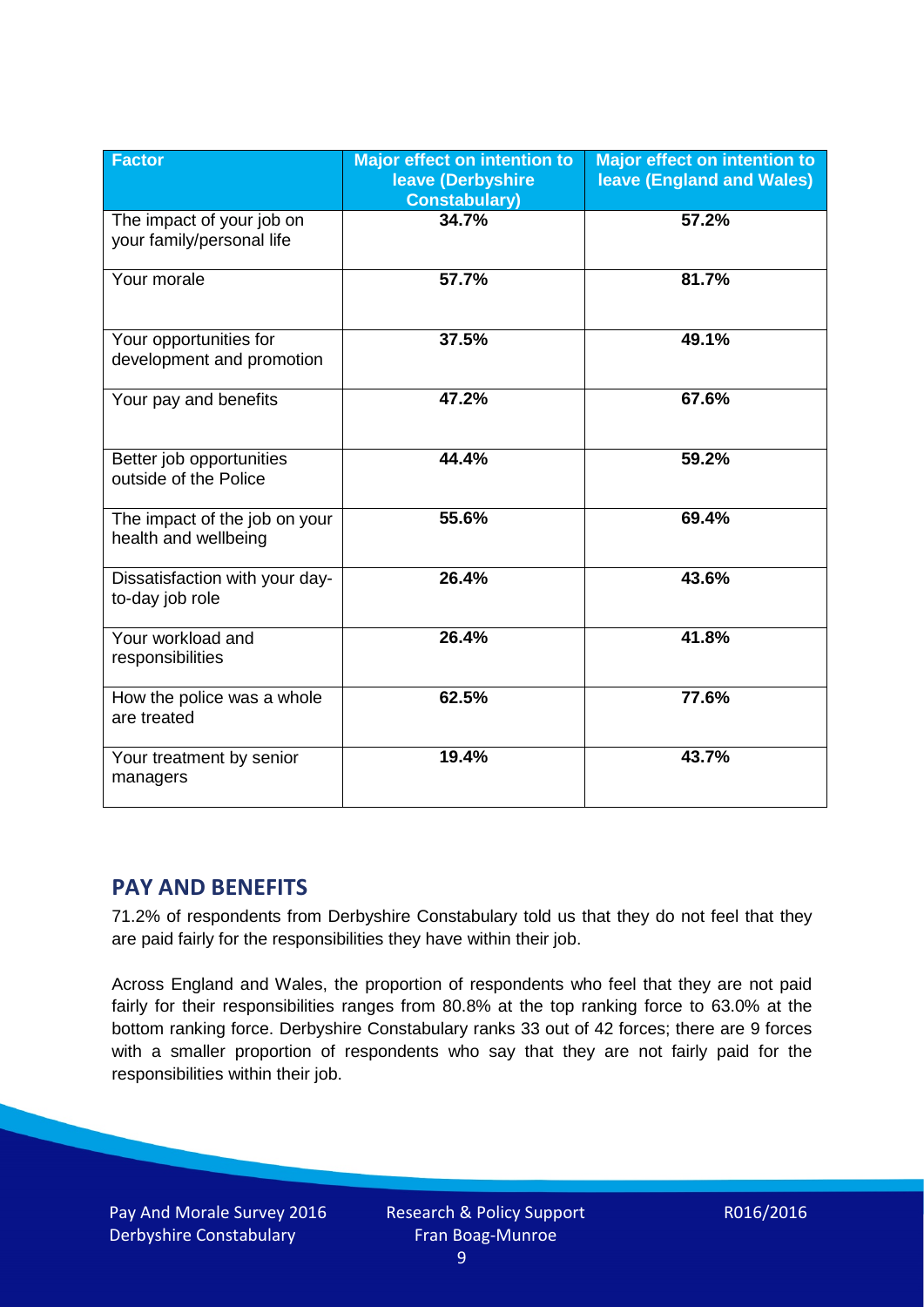63.0% of respondents from Derbyshire Constabulary said that they are dissatisfied with their overall remuneration (including basic pay and allowances) and 66.1% said that they are dissatisfied with their pensions.

Nationally, The proportion of respondents who are dissatisfied with their overall remuneration ranges from 74.2% at the top ranking force to 50.9% at the bottom ranking force. In terms of respondents reporting dissatisfaction with their remuneration, Derbyshire Constabulary ranks 25 out of 42 forces, meaning that there are 17 forces with a smaller proportion of respondents who are dissatisfied with their remuneration.

Pension dissatisfaction ranges from 71.5% at the top ranking force to 55.5% at the bottom ranking force. Derbyshire Constabulary ranks 17 out of 42 forces for this indicator; therefore there are 25 forces with a smaller proportion of respondents who are dissatisfied with their pension.

|                                                                         | 2016  | 2015  |
|-------------------------------------------------------------------------|-------|-------|
| Do not feel fairly paid for the<br>responsibilities within their<br>job | 71.2% | 66.2% |
| Dissatisfied with total<br>remuneration                                 | 63.0% | 56.2% |
| Dissatisfied with pension                                               | 66.1% | 61.2% |

Nationally, 74.4% of respondents said that they were not paid fairly for the responsibilities they have within their job; this proportion was 70.3% in 2015. A significantly larger proportion of respondents said that they were not paid fairly for their responsibilities this year compared to last year<sup>[7](#page-9-0)</sup>.

The proportion of respondents across the police service as a whole who were dissatisfied with their remuneration was 66.7%; this compares to 62.7% in 2015. The difference between

<span id="page-9-0"></span> $7$  Z=12.5, p < 0.001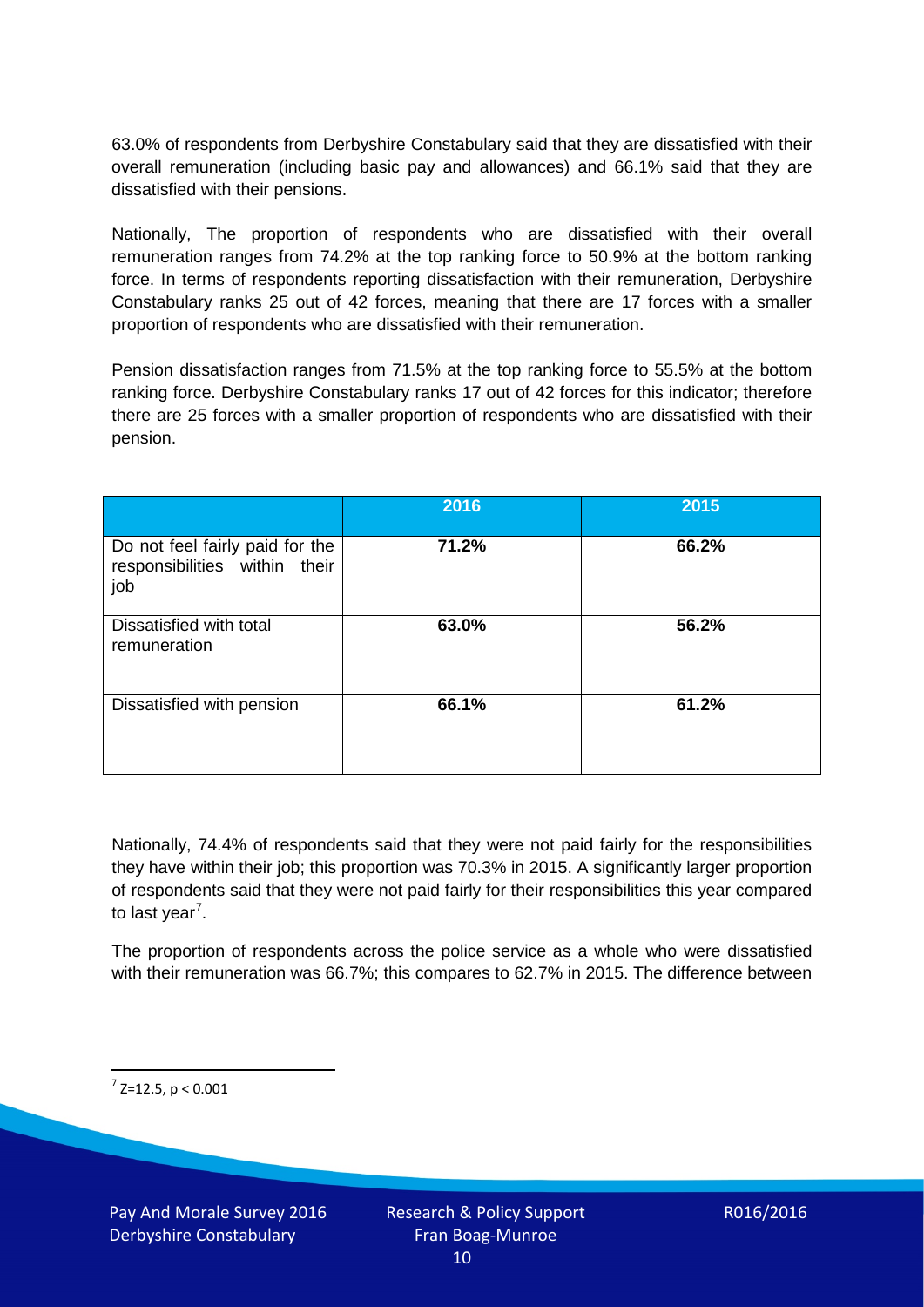the proportion of respondents who were dissatisfied with their overall remuneration in 2016 and 2015 was statistically significant<sup>[8](#page-10-0)</sup>.

Across England and Wales, the proportion of respondents who were dissatisfied with their pension in 2016 was 66.6%; this proportion was 68.9% in 2015. A significantly smaller proportion of respondents were dissatisfied with their pension this year compared to last year<sup>[9](#page-10-1)</sup>.

#### *Proportion of respondents who do not feel fairly paid for the responsibilities within their job compared to national average in 2016*



<span id="page-10-1"></span><span id="page-10-0"></span> $8$  Z = 11.4, p < 0.001  $9^{\circ}$  Z = 6.7 p < 0.001

Pay And Morale Survey 2016 Derbyshire Constabulary

Research & Policy Support Fran Boag-Munroe 11

R016/2016